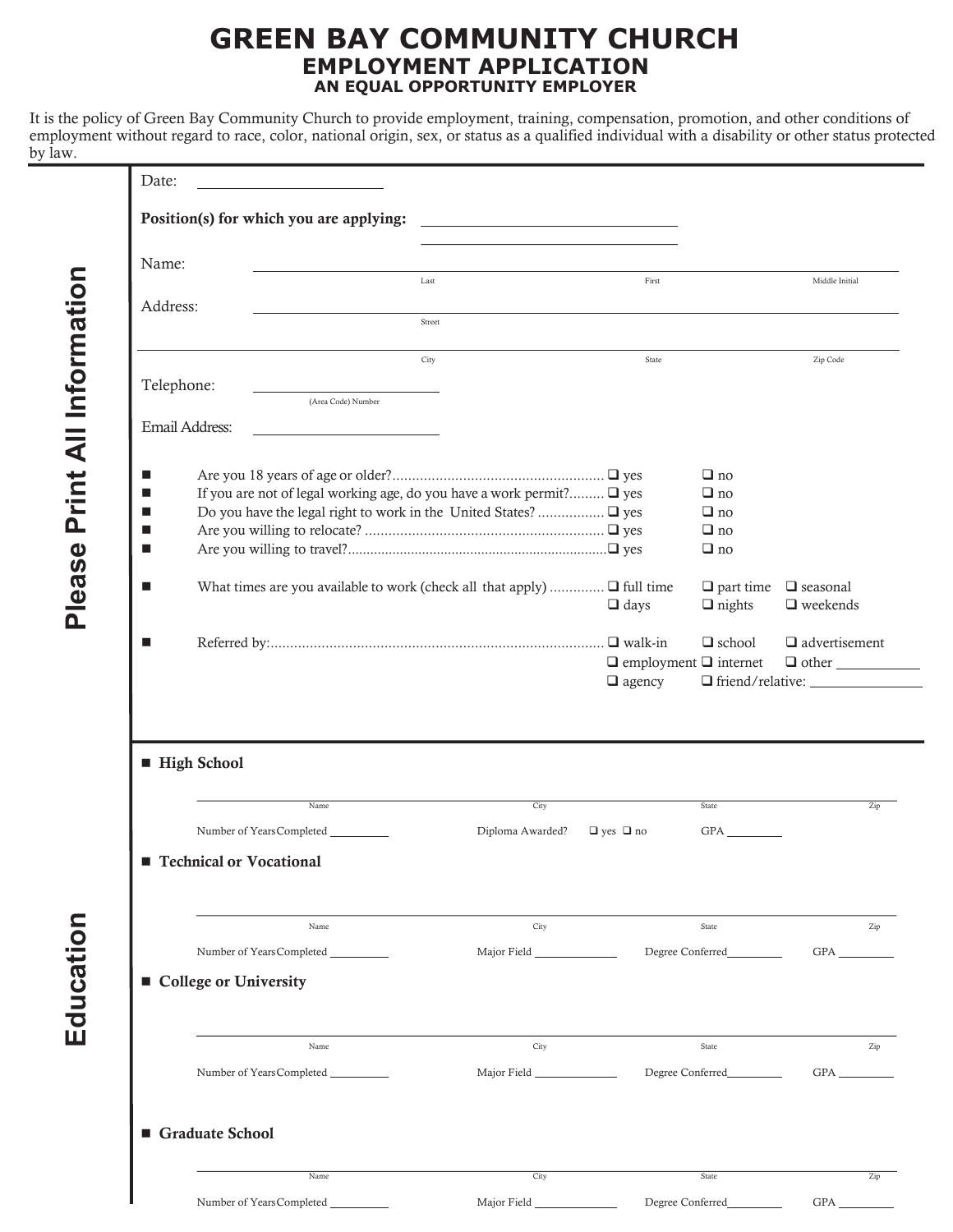|                     | ■                | $\Box$ no                                                                                                                                                                                                                                               |  |
|---------------------|------------------|---------------------------------------------------------------------------------------------------------------------------------------------------------------------------------------------------------------------------------------------------------|--|
|                     |                  | If yes, please identify the offense, the date, and explain the circumstances                                                                                                                                                                            |  |
|                     | п                | <u> 1989 - Johann Stoff, deutscher Stoffen und der Stoffen und der Stoffen und der Stoffen und der Stoffen und der</u><br>yes, please describe your service identifying branch, length of service, promotion, rank at discharge, and any special skills |  |
| Persona             | <b>The State</b> | $\Box$ no                                                                                                                                                                                                                                               |  |
|                     | ш                | Do you have other employment or business interests that you plan to retain if GBCC hires you? $\Box$ yes<br>$\Box$ no                                                                                                                                   |  |
|                     |                  | When could you begin work?                                                                                                                                                                                                                              |  |
|                     | п                | $\Box$ no                                                                                                                                                                                                                                               |  |
|                     |                  | $\Box$ no                                                                                                                                                                                                                                               |  |
|                     | ш                | When completing Employment History, please include Military Service.<br>Note:<br>In addition, please amount for all gaps in your work history, such as attending school, layoffs, etc.                                                                  |  |
|                     |                  | Address<br>City<br>State                                                                                                                                                                                                                                |  |
| Hist<br>H<br>Employ |                  | Telephone #: _<br>Dates of Employment: From: To<br>Beginning Salary ____________<br>Month/Year<br>Month/Year                                                                                                                                            |  |
| Employment<br>Last  |                  |                                                                                                                                                                                                                                                         |  |
|                     |                  |                                                                                                                                                                                                                                                         |  |
|                     |                  |                                                                                                                                                                                                                                                         |  |
| Present or          |                  | Present or Base Salary \$<br>Commission \$:                                                                                                                                                                                                             |  |
|                     |                  |                                                                                                                                                                                                                                                         |  |
|                     |                  |                                                                                                                                                                                                                                                         |  |
|                     |                  |                                                                                                                                                                                                                                                         |  |
|                     |                  |                                                                                                                                                                                                                                                         |  |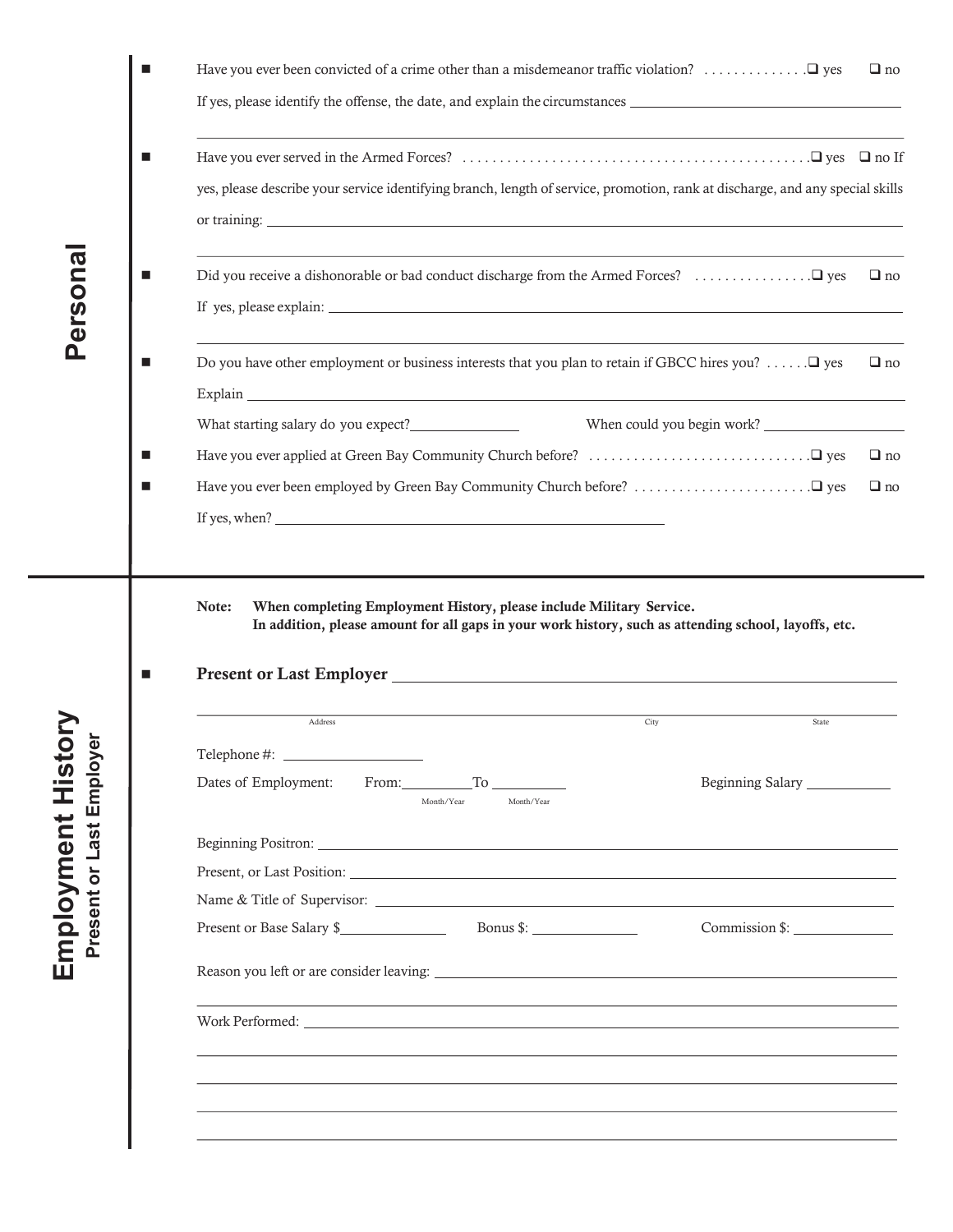| Citv<br>Address                                                                                                                                                                                                                | Telephone Number<br>State             |
|--------------------------------------------------------------------------------------------------------------------------------------------------------------------------------------------------------------------------------|---------------------------------------|
| Dates of Employment:<br>$From: \underline{\hspace{1cm}}$ To $\underline{\hspace{1cm}}$                                                                                                                                         | Beginning Salary                      |
| Month/Year<br>Month/Year                                                                                                                                                                                                       |                                       |
| Beginning Position: National Communication of the Communication of the Communication of the Communication of the Communication of the Communication of the Communication of the Communication of the Communication of the Comm |                                       |
| Your Position Prior to Leaving:                                                                                                                                                                                                |                                       |
| Name & Title of Supervisor:                                                                                                                                                                                                    |                                       |
|                                                                                                                                                                                                                                | Commission \$:                        |
|                                                                                                                                                                                                                                |                                       |
|                                                                                                                                                                                                                                |                                       |
|                                                                                                                                                                                                                                |                                       |
|                                                                                                                                                                                                                                |                                       |
| City<br>Address                                                                                                                                                                                                                | Telephone Number<br>State             |
| From: $\qquad \qquad$ To $\qquad \qquad$<br>Dates of Employment:                                                                                                                                                               | Beginning Salary                      |
| Month/Year<br>Month/Year                                                                                                                                                                                                       |                                       |
|                                                                                                                                                                                                                                |                                       |
|                                                                                                                                                                                                                                |                                       |
| Name & title of supervisor:                                                                                                                                                                                                    |                                       |
|                                                                                                                                                                                                                                | Commission \$:                        |
|                                                                                                                                                                                                                                |                                       |
|                                                                                                                                                                                                                                |                                       |
|                                                                                                                                                                                                                                |                                       |
|                                                                                                                                                                                                                                |                                       |
| Address                                                                                                                                                                                                                        | <u>City State</u><br>Telephone Number |
| Dates of Employment:<br>From: To To                                                                                                                                                                                            | Beginning Salary                      |
| Month/Year<br>Month/Year                                                                                                                                                                                                       |                                       |
|                                                                                                                                                                                                                                |                                       |
| Your Position Prior to Leaving: North American State of American State of American State of American State of American State of American State of American State of American State of American State of American State of Amer |                                       |
|                                                                                                                                                                                                                                |                                       |
| Present or Last Base Salary \$ Bonus \$: Commission \$: ____________________________                                                                                                                                           |                                       |
| Reason for leaving: Leaving: Leaving: Leaving: Leaving: Leaving: Leaving: Leaving: Leaving: Leaving: Leaving: Leaving: Leaving: Leaving: Leaving: Leaving: Leaving: Leaving: Leaving: Leaving: Leaving: Leaving: Leaving: Leav |                                       |
|                                                                                                                                                                                                                                |                                       |
|                                                                                                                                                                                                                                |                                       |
|                                                                                                                                                                                                                                |                                       |
|                                                                                                                                                                                                                                |                                       |
| If no, indicate below which ones we may not contact and explain why:                                                                                                                                                           |                                       |
| Do you have any obligations (i.e. confidentiality agreements, non-compete agreements) to previous employers relative to                                                                                                        |                                       |

*(if yes, please attach a copy of such agreement(s) and/or previously assigned or published patents or publications.)*